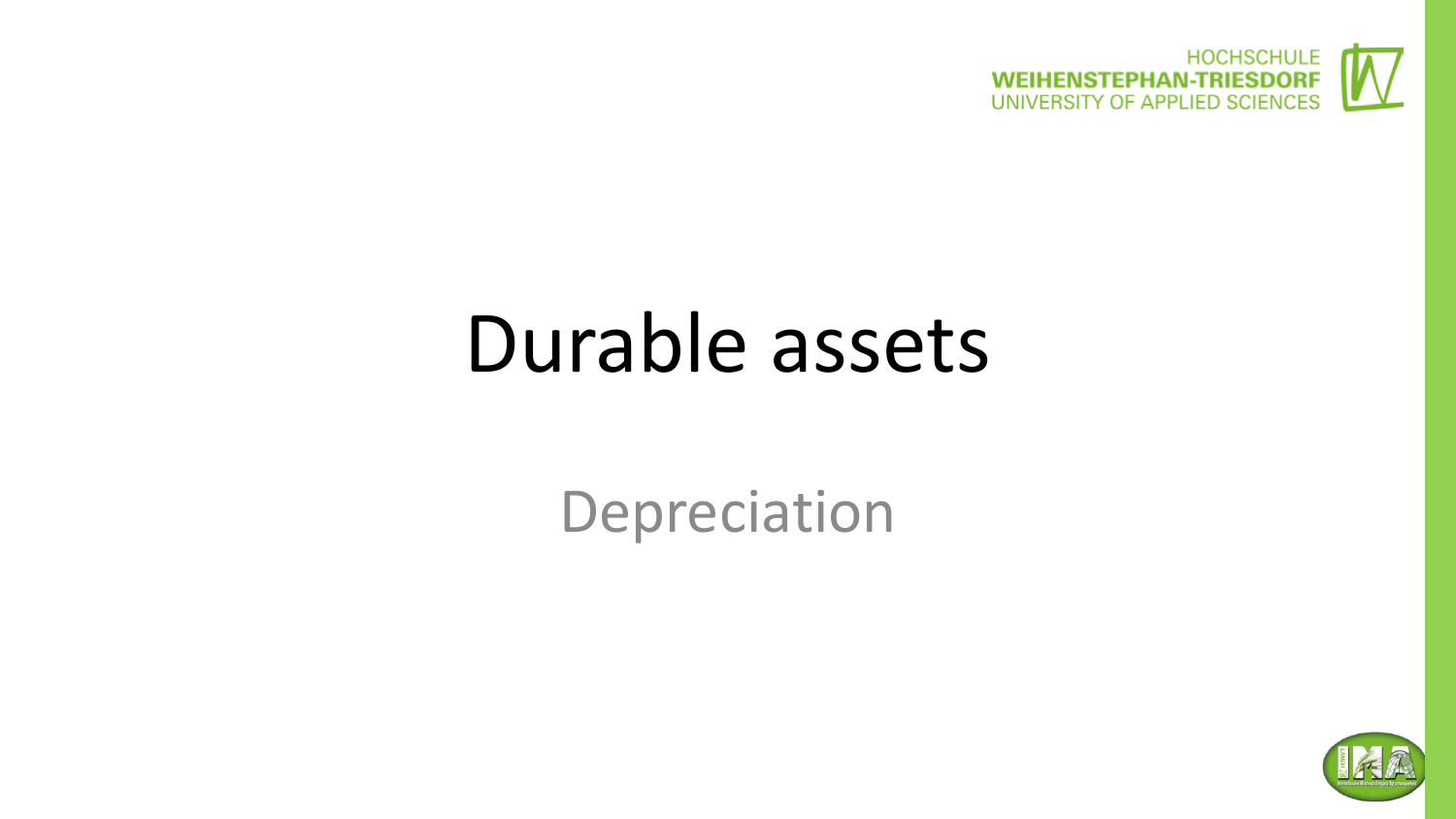# Depreciation

• When assets lose their utility value over time

or become unusable over time due to wear and tear or technical obsolescence

• Result = Depreciation of capital assets



**Value**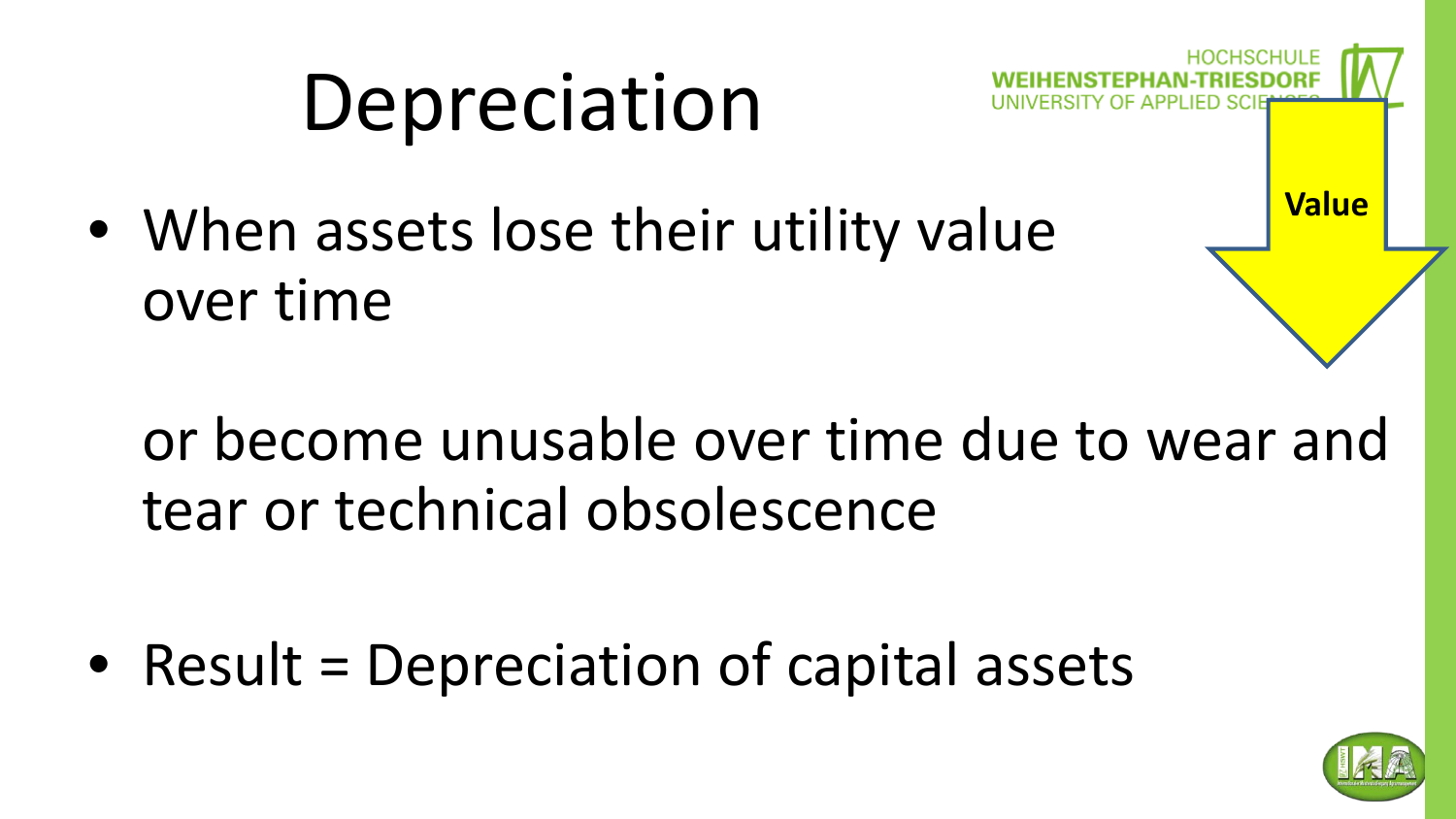# 1 2 3 4 5 6 7 8 WE SITY OF PPLED STENCES

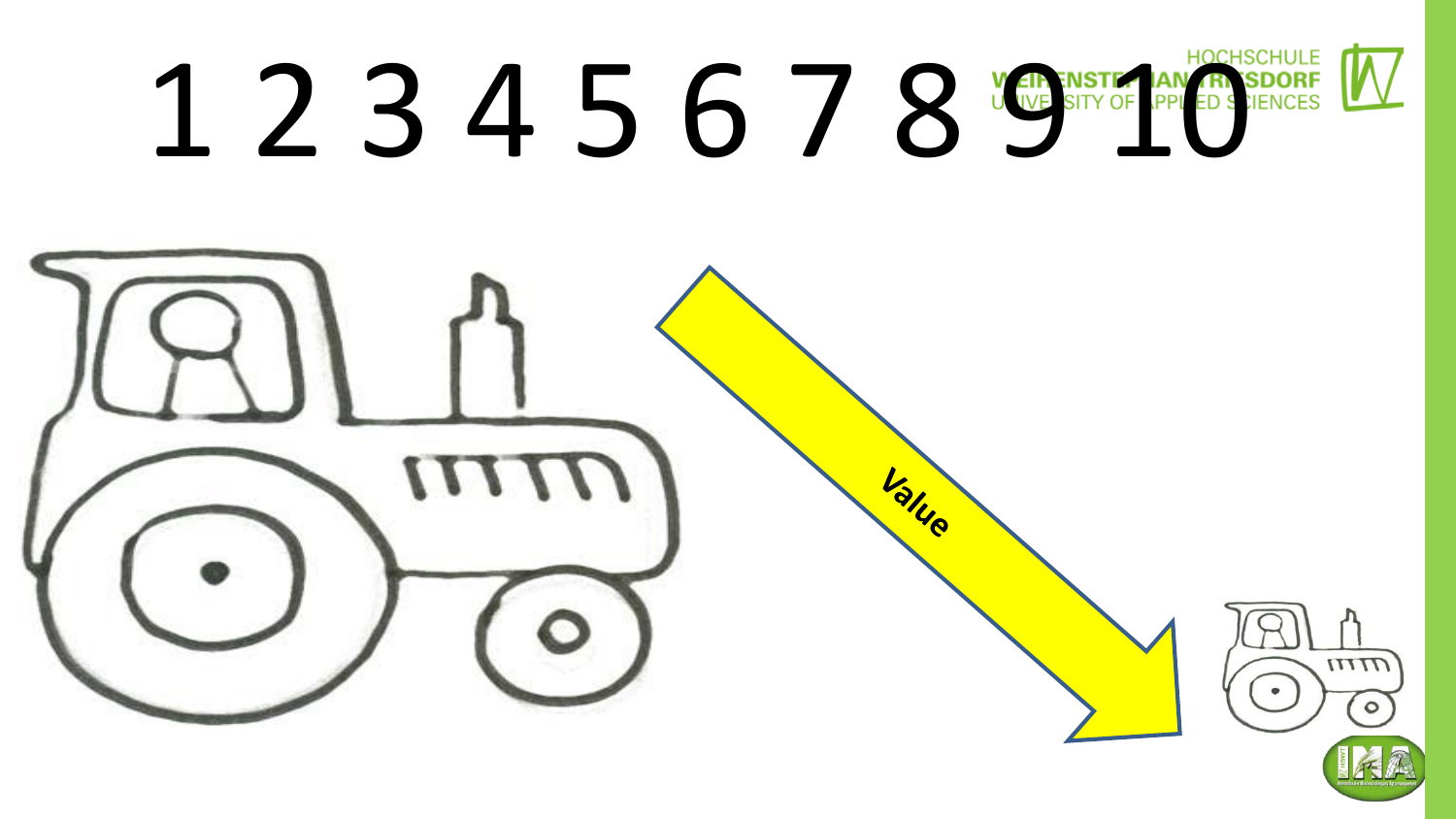# Why are we writing off?



• Keeping records on depreciation

- Depreciation = Expenses
	- Expenses = Profit reduction
	- = Deduction of profit-related taxes

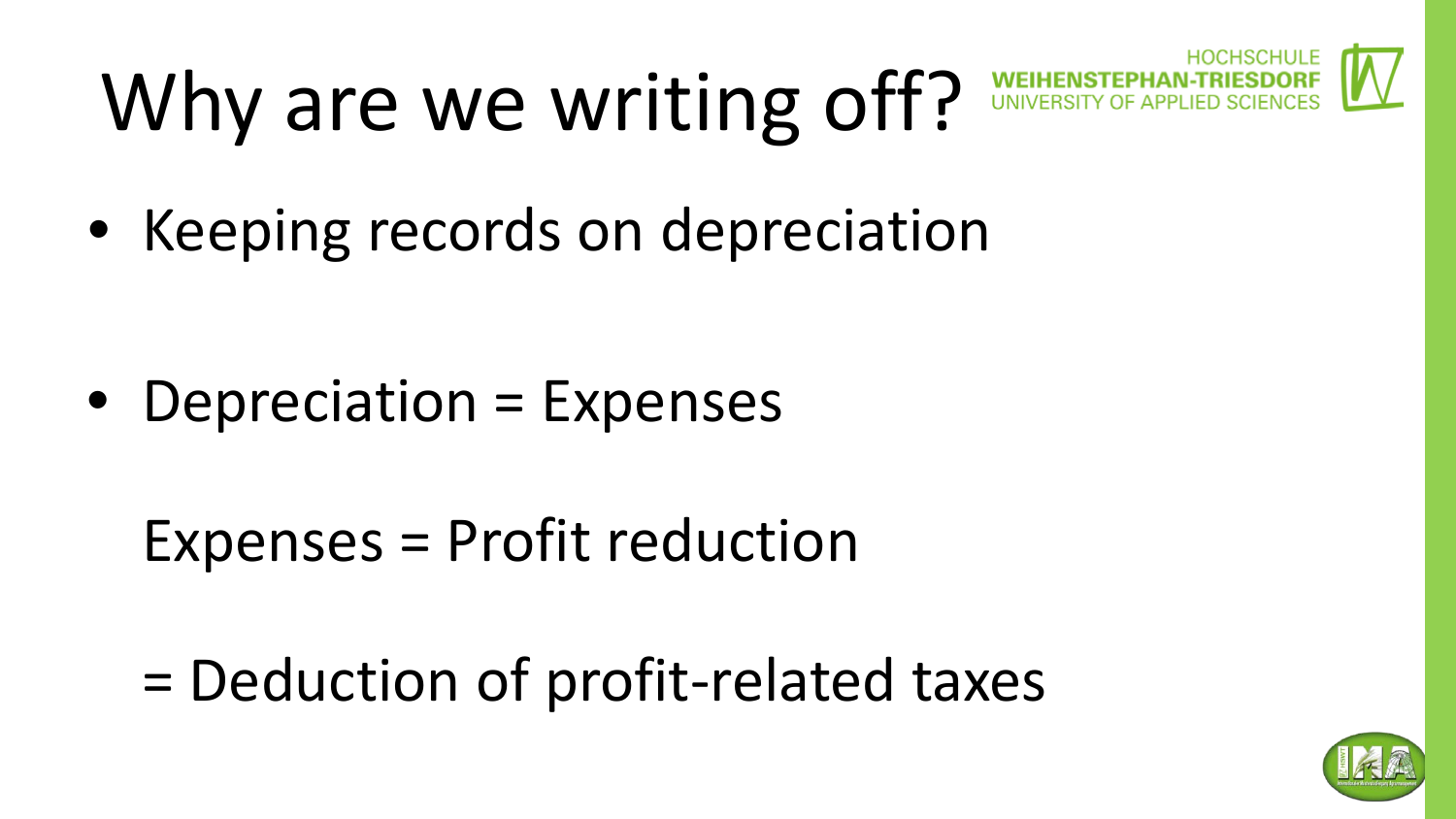#### Distribution of purchasing **WEIHENSTEPHAN-TRIESDOR** UNIVERSITY OF APPLIED SCIENCES costs

**100.000 €**





HSCHULI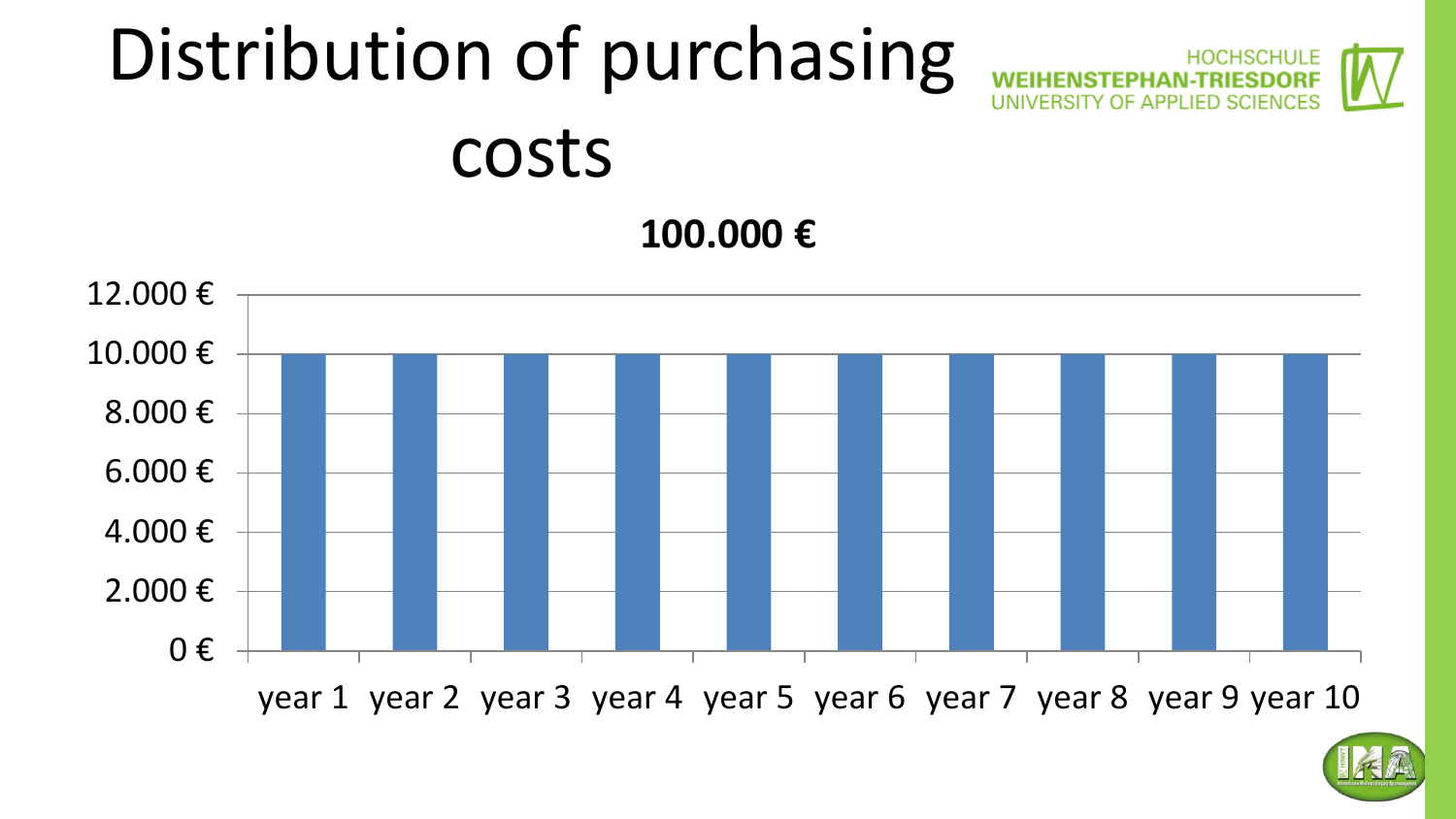# Terminology



#### **Purchasing costs**

#### **Residual value**

- Price of the machine
- Amount paid at purchase
- Value after operating life

#### **Book value**

• Value in accounting

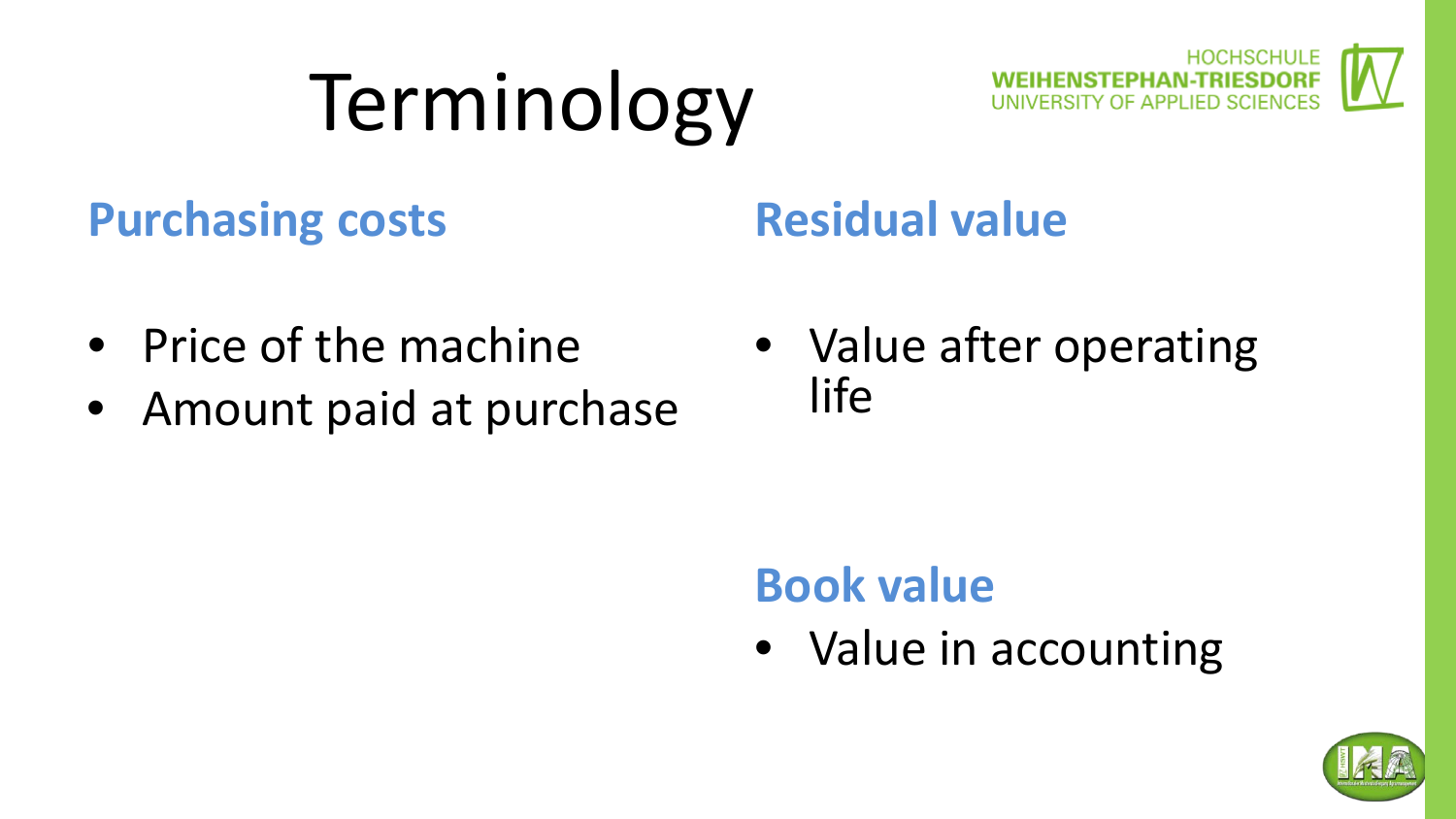### Reasons for utilization limits

a) Technical or substantial obsolescence

New technology, PC, cell phone or decay of rubber and plastic

b) Wear of the machine through usage

**HENSTEPHAN-TRIESDOR** 

High mileage, hours of use,…

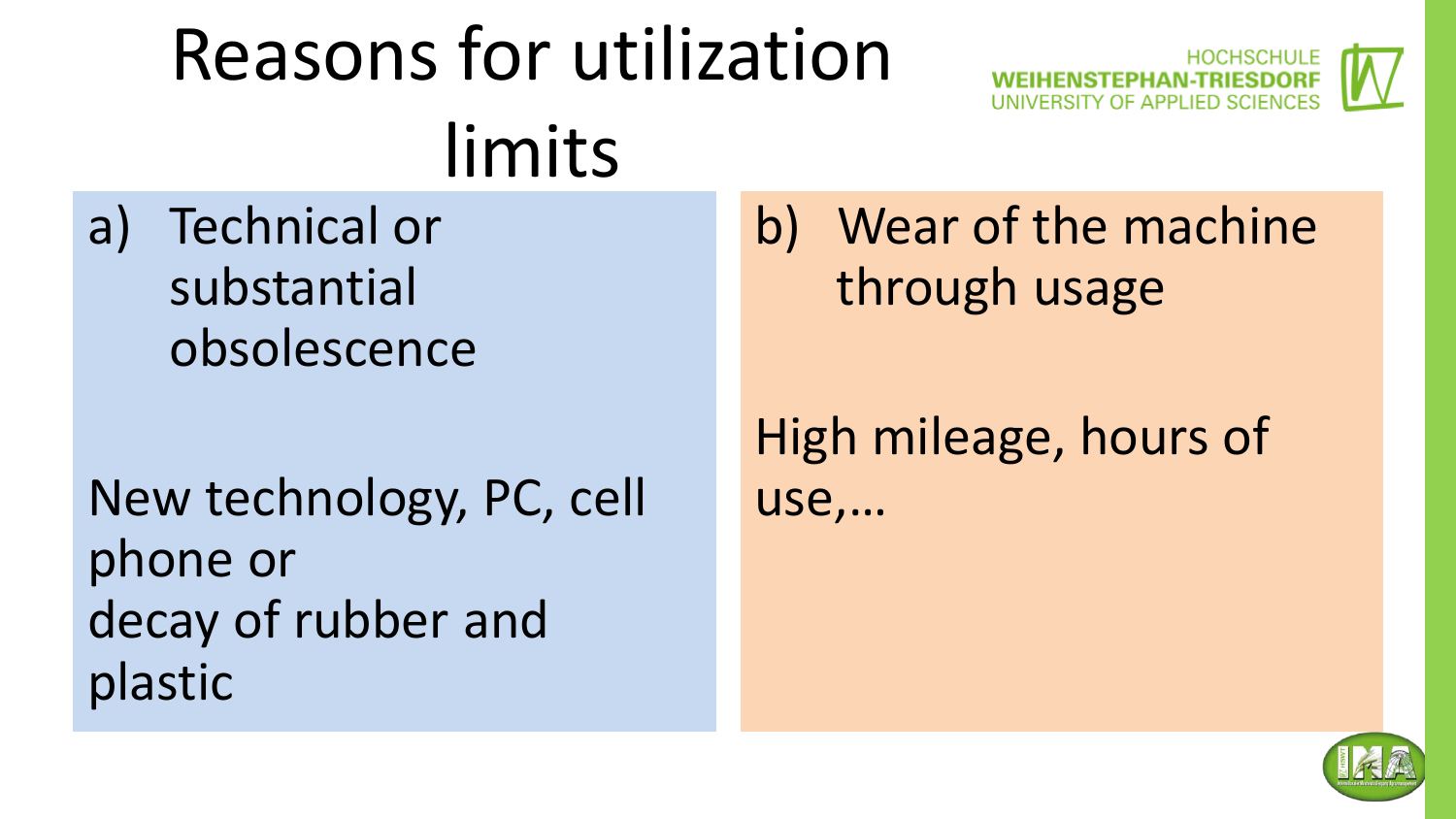## Depreciation threshold



Performance reserve

10 000 h or 10 years

Depreciation threshold

= Performance reserve h/ performance reserve yrs.

- $= 10 000 h/10 yrs.$
- $= 1000$  h/yr.

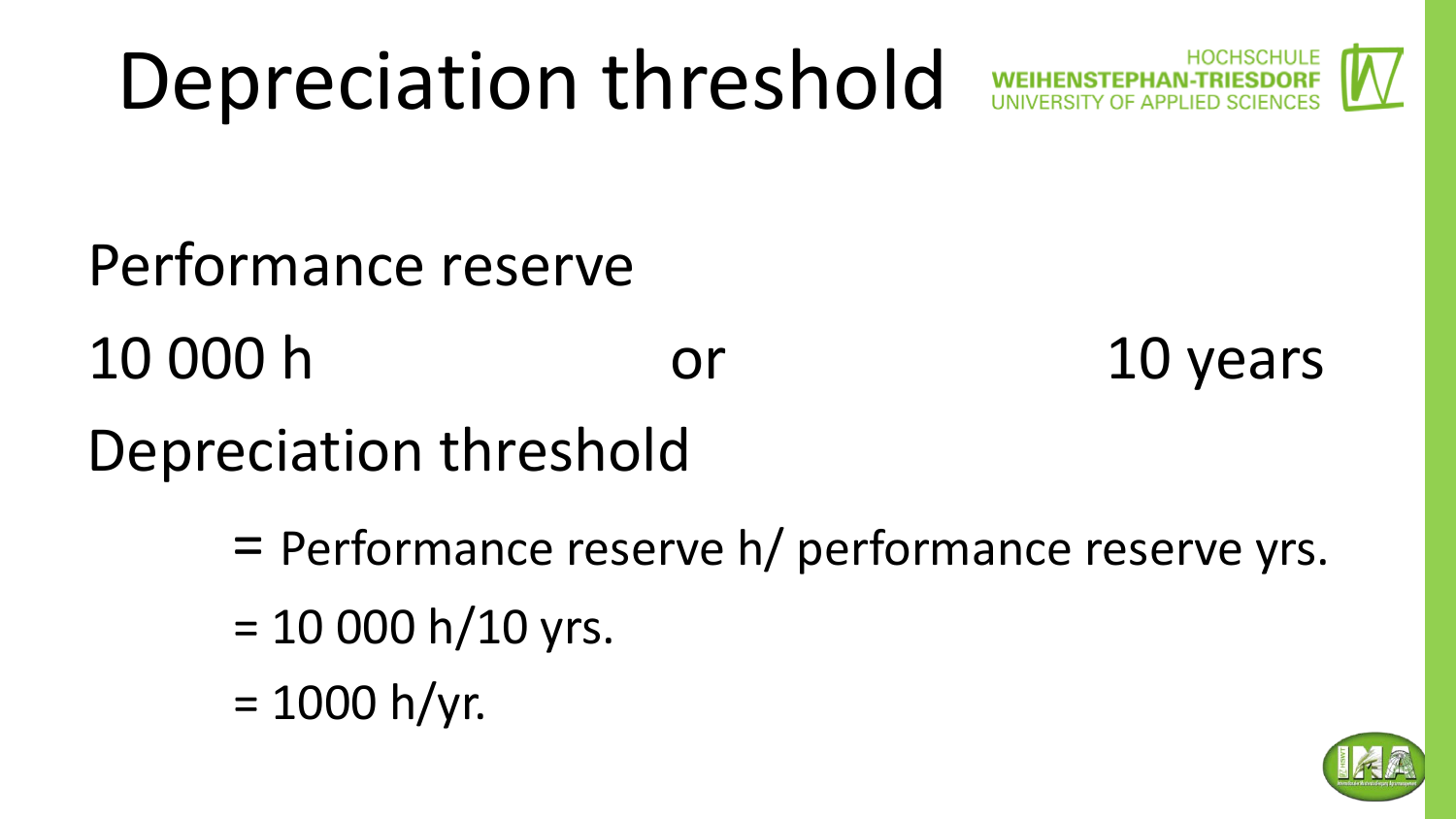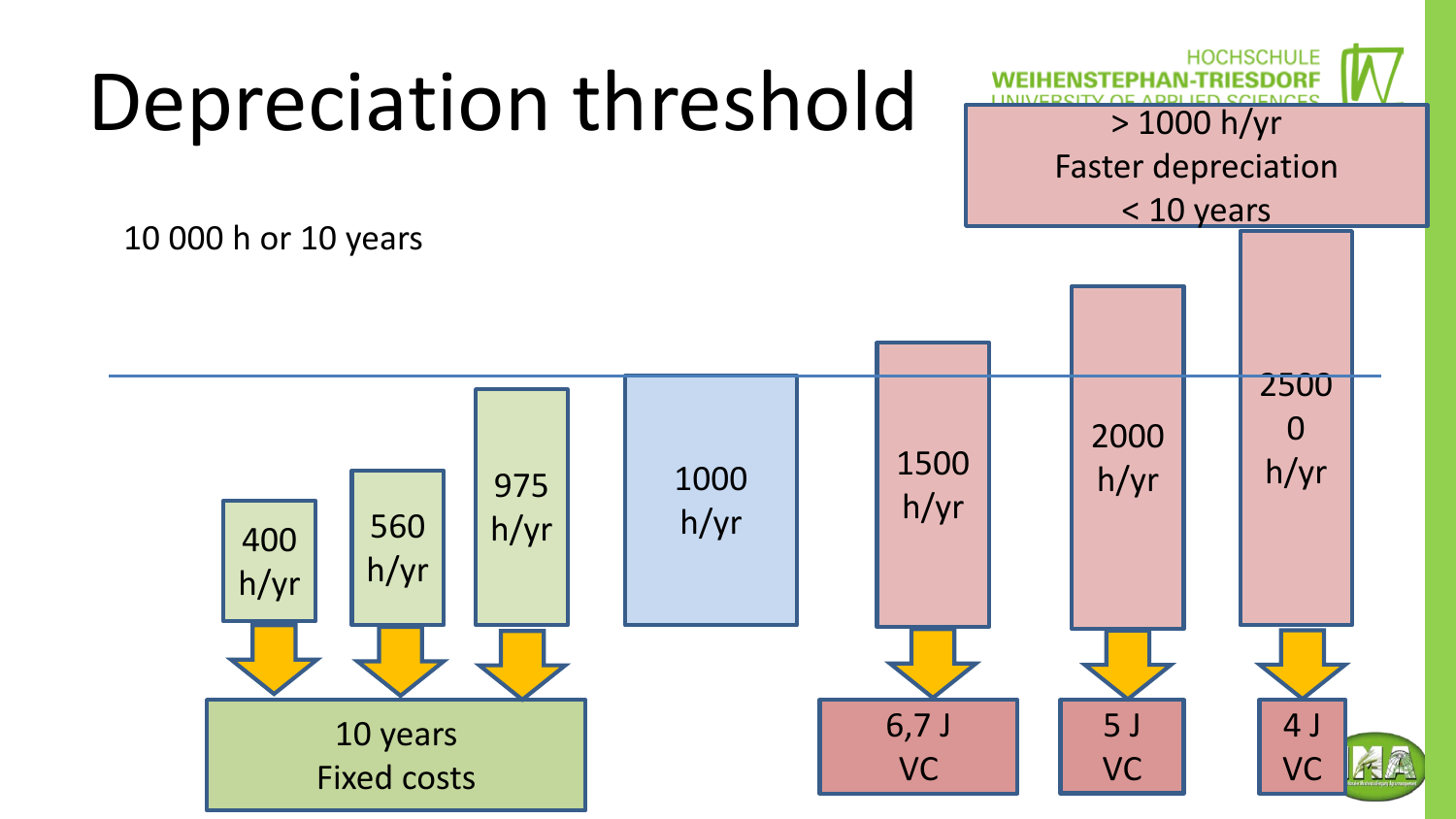# Purchasing costs- Residual value

Years of usage

• Easy to calculate

**Linear depreciation**

• Appropriately distributed over usage period

=

- Works for annually equal usage
- Nominal maintenance of assets
- Real maintenance of assets only in case of constant prices (no inflation)

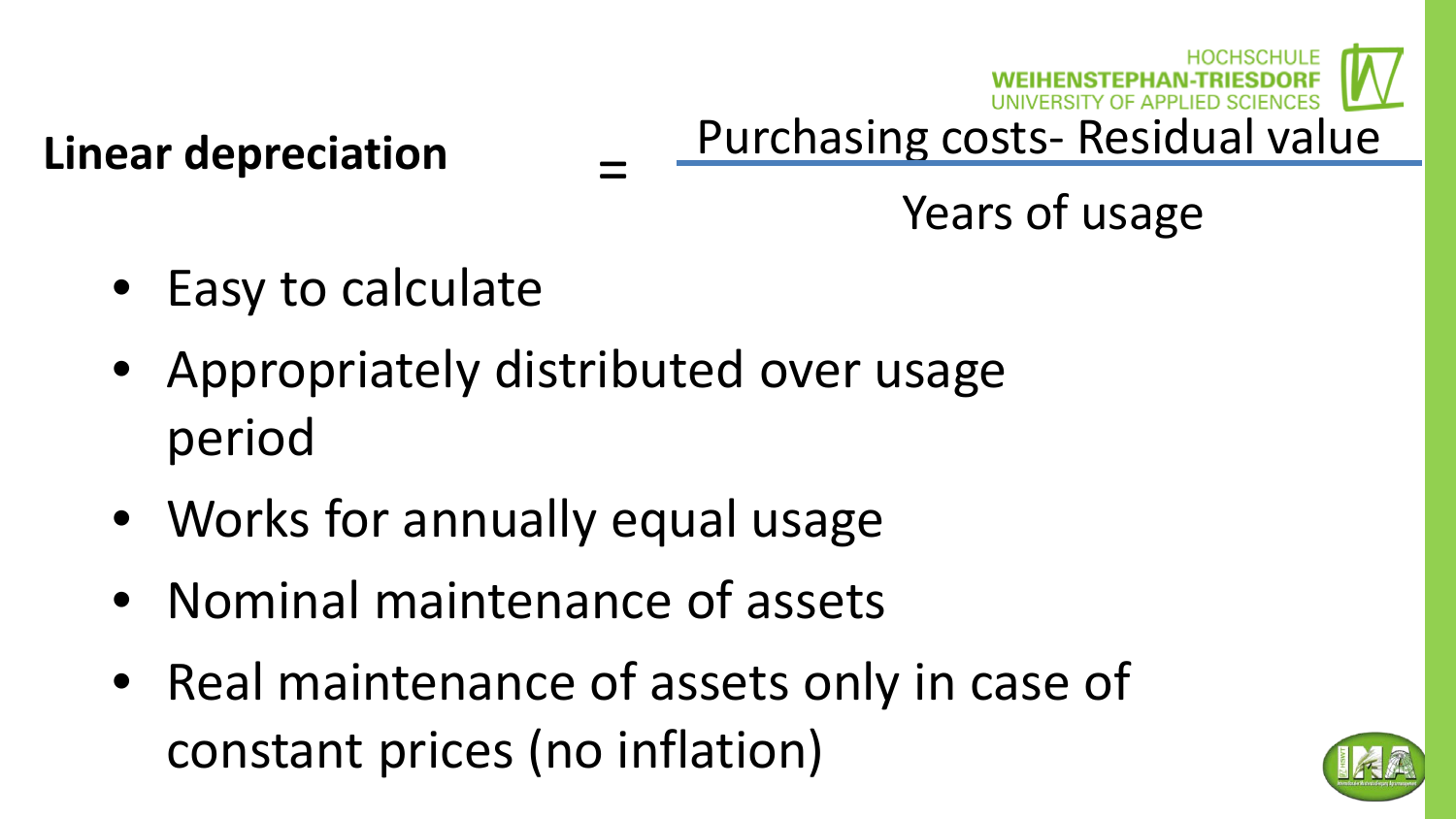

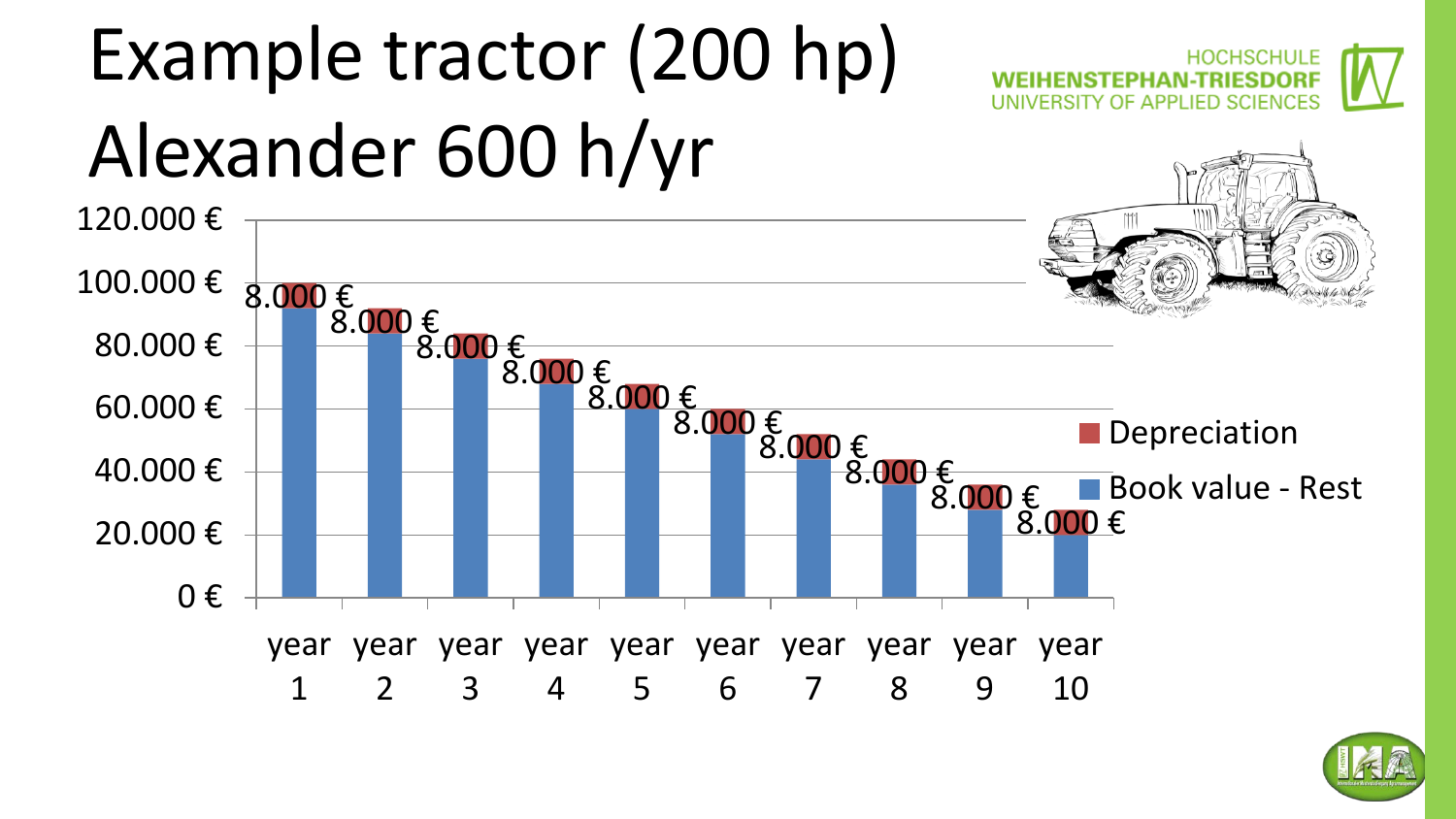